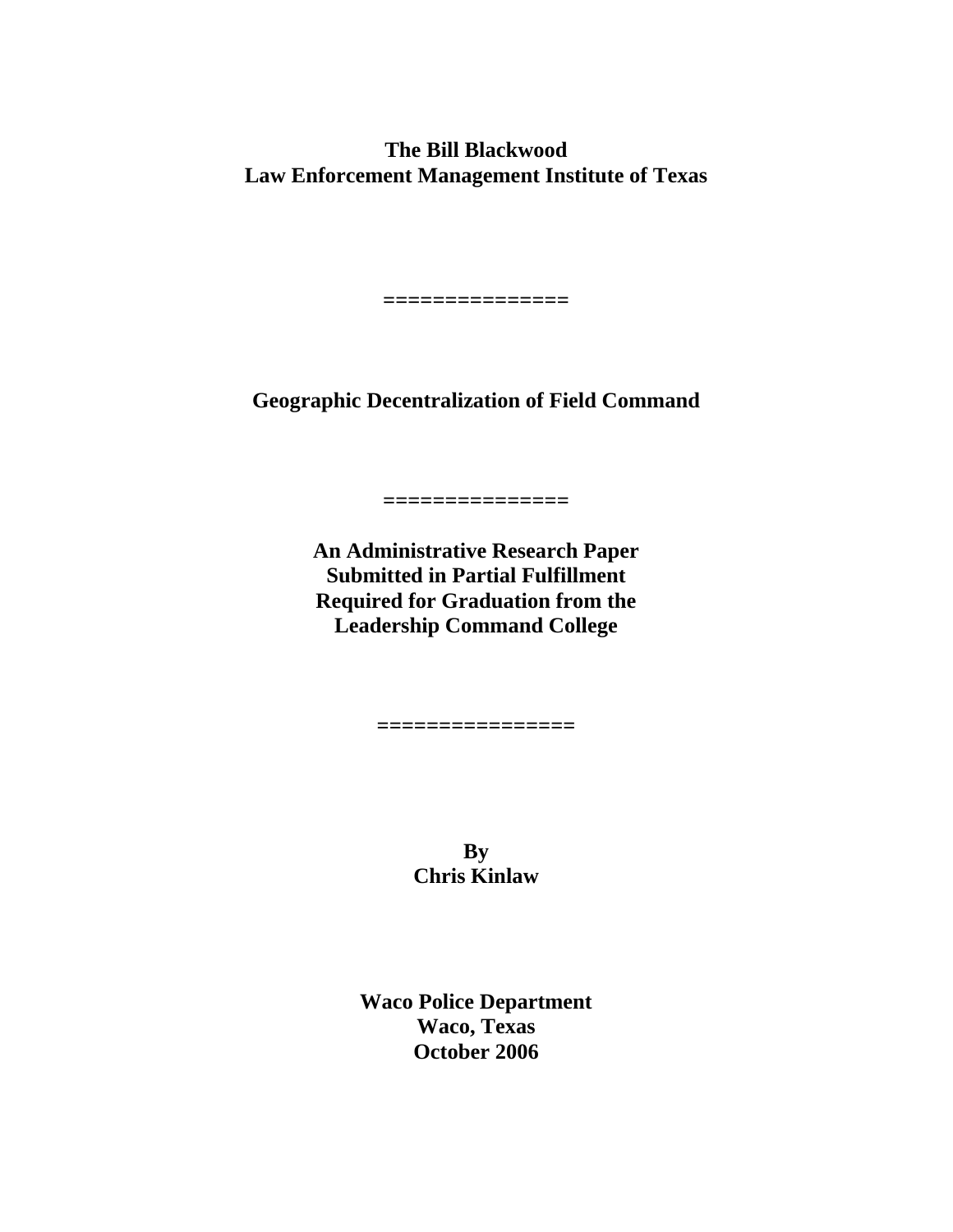#### **ABSTRACT**

The geographic decentralization of field command in large municipal police departments assigns command personnel operational responsibility around the clock in specific portions of the agencies jurisdiction. Geographic decentralization results in a number of problems for large municipal police agencies due to the lack of on-duty leadership and the conflicting interests of the various districts. A multivariate study methodology was used to determine the effectiveness of geographic decentralization and the feasibility of the ongoing utilization of geographic decentralization. The multivariate study determined that many of the criticisms of traditional police structure, that lead to the evolution of geographic decentralization, have been found to have little or no basis. Further, the study indicates that the geographic decentralization of command does not facilitate effective police operations as intended. Ironically, geographic decentralization actually serves to further complicate police operations, making them less effective. The research conclusions include an assertion that many agencies have returned to traditional command structures, which utilize crime specific approaches to real time problem solving initiatives. The study also includes a recommendation that agencies continuing to pursue geographic decentralization have appropriate levels of command within their rank structures to guarantee effective field operations.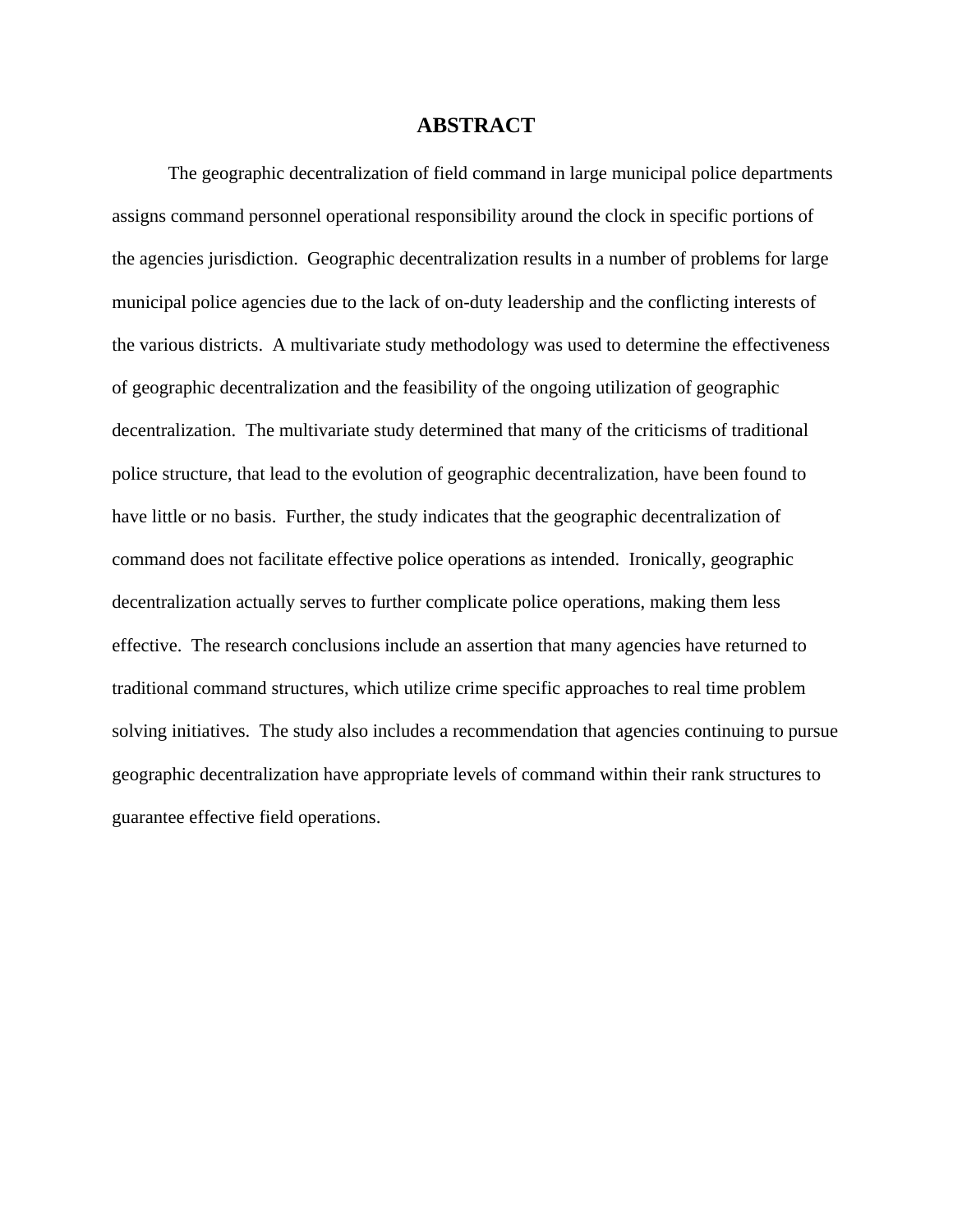# **TABLE OF CONTENTS**

## Page

## Abstract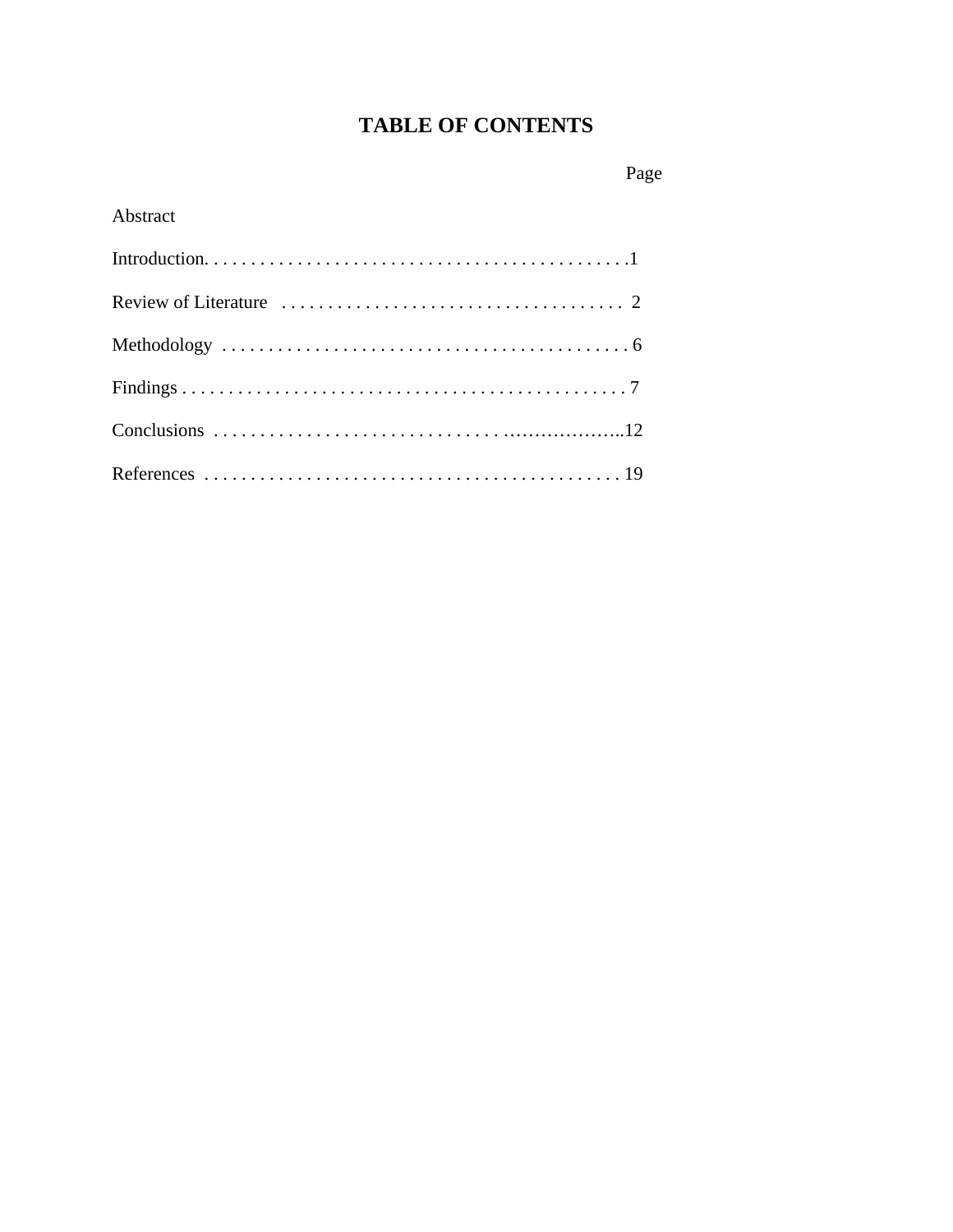## **INTRODUCTION**

The purpose of this paper is to review the geographic decentralization of field command, which assigns police commanders operational responsibility around the clock in specific portions of an agencies jurisdiction. This differs from the traditional command structure that assigns commanders the supervision of officers and sergeants working specific shifts. Waco police commanders assigned duties based on the geographic decentralization of field command are responsible for one hundred sixty-eight hours of field operations in their districts weekly. District commanders have authority to manage operations within their districts. However, since their work schedules often differ from the sergeants and officers under their command the sergeants must act autonomously regarding operational matters. Sergeants are frequently left with limited guidance in the application of departmental policy. The lack of leadership created by the geographic decentralization of field command has resulted in less effective field operations.

The purpose of this research is to ascertain if the decentralization of field command based on geography is a sound police management principle for the Waco police department. This research should also determine at what level of supervision, if any, the geographic decentralization of field command would be ideal for the Waco police department. Ideally, the multivariate study regarding the command structure of modern police agencies and private sector entities will provide a basis for the assessment of the geographic decentralization of command in Waco. The methods of inquiry used for this research will include: a review of periodicals, written materials, publications, and web sites.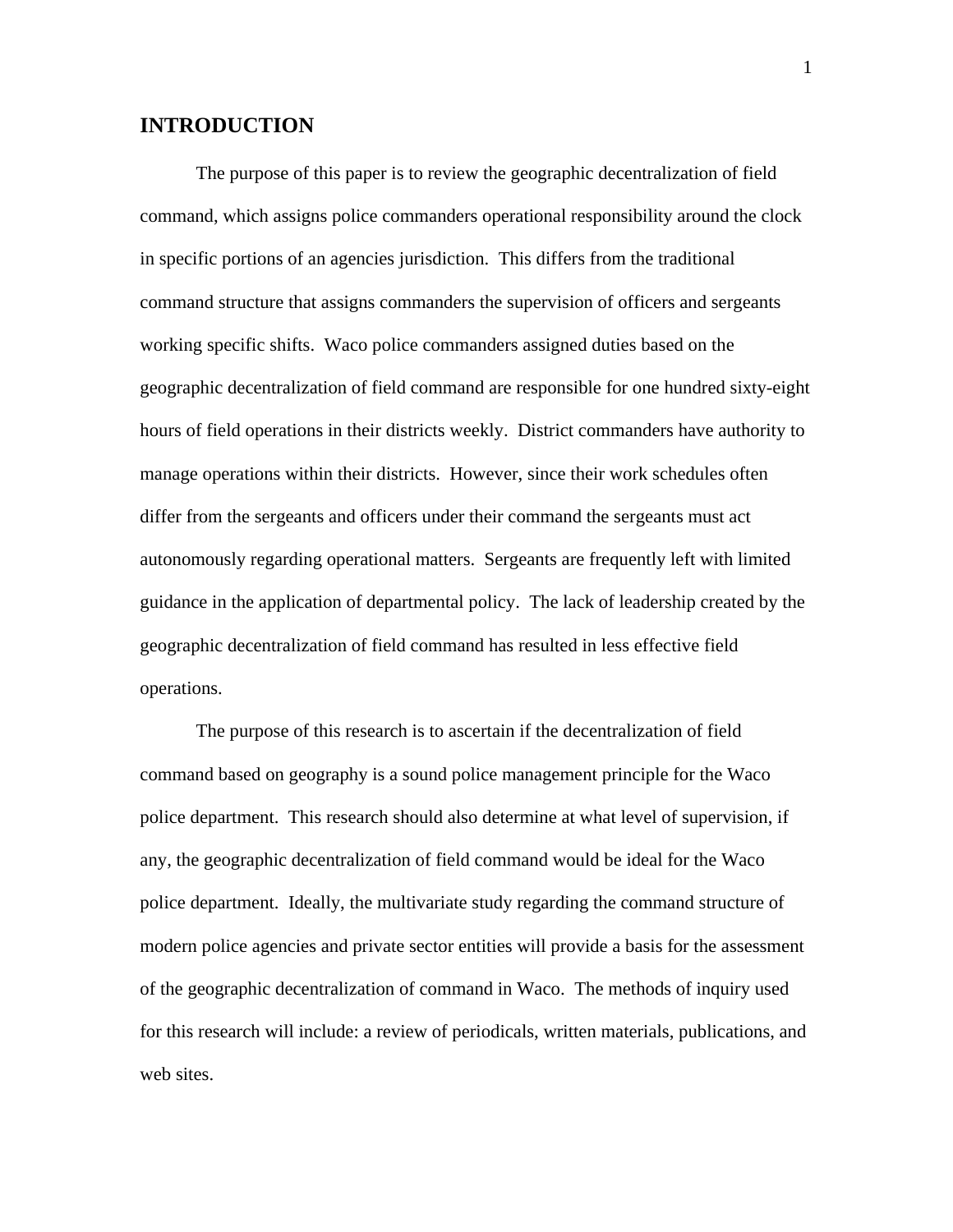Interviews will be conducted via public telephone with personnel working in agencies currently or formerly structured using the geographic decentralization philosophy. The findings (anticipated to be the result of this research) propose that the Waco police department, which has adopted a geographic decentralization of field command, should move toward a shift command system using geographic intelligence systems. The implications of this research are that police agencies currently operating under the geographic decentralization of field command will have more effective operations and improved morale if their community oriented command structure continues to evolve beyond the geographic decentralization of field command.

## **REVIEW OF LITERATURE**

During the last several decades traditional models of policing have come under increased scrutiny by criminal justice academics and law enforcement practitioners. Theories regarding traditional police procedures and organizational structures have been challenged resulting not only in the criticism of standard operating procedures such as routine random patrol but also in the development of new philosophies homogenously referred to as community policing. A total of 35 community policing training centers, numerous training seminars, and standard requirements made community oriented policing the standard police practice in the 1990s (Hassell, 2003). As part of the community policing movement some Criminal justice academics have advocated the decentralization of large municipal police agencies.

Centralization is the degree to which decision making within an organization is concentrated. The opposite of centralization is decentralization, or shared decisionmaking, and it is one of the hallmarks of community policing (Maguire, 2003). When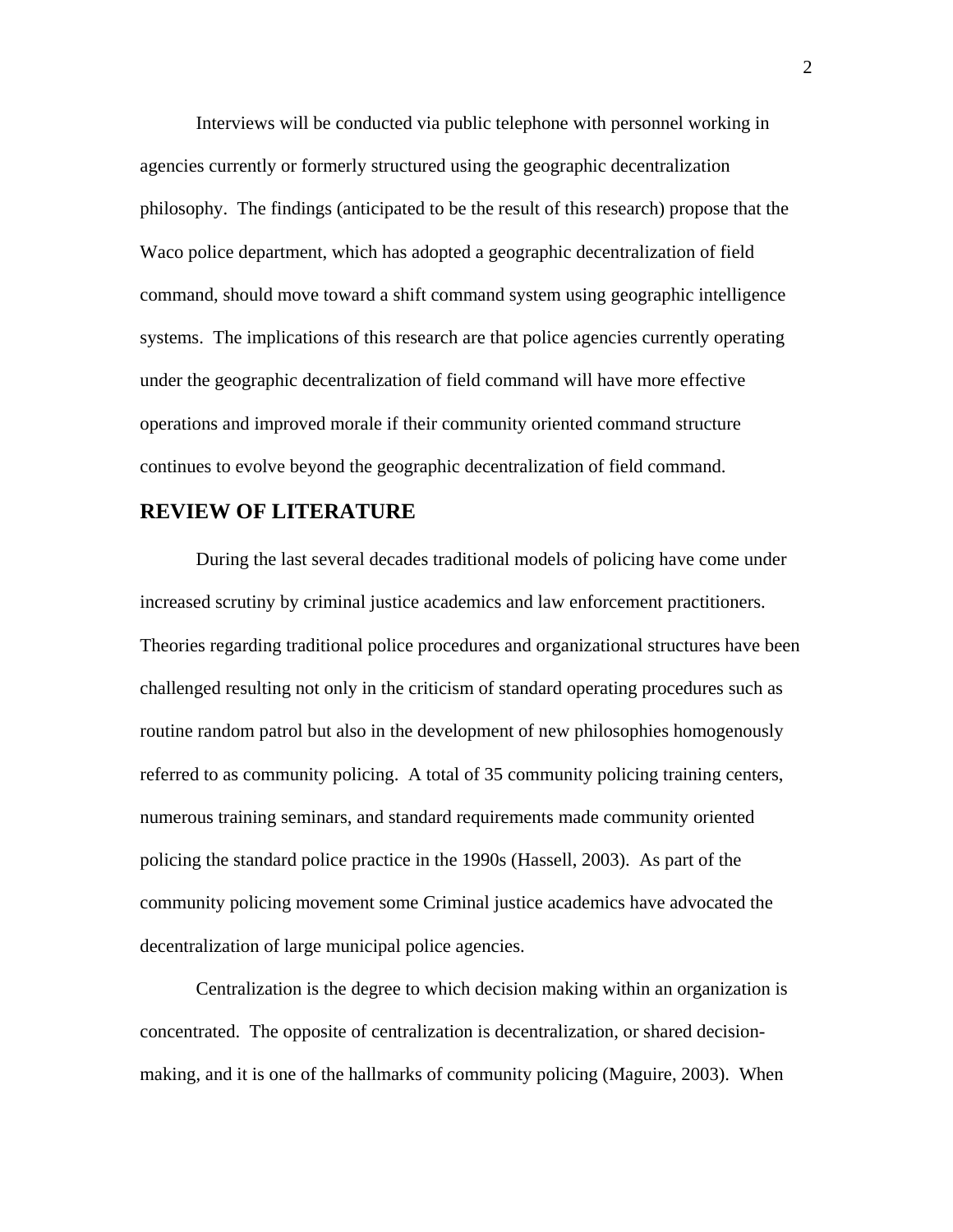Moore and his colleagues (Moore et al., 1992) assembled a panel of policing experts to study police innovation, the panel rated "geographic decentralization" (akin to spatial differentiation) as the second most important administrative innovation in policing, second only to improving education and training of police officers.

Spatial differentiation is the degree to which an organization divides its work and its workers over space. Although the term "spatial differentiation" is not usually used in community policing discourse, its essence is the very heart of community policing (Maguire, 2003). One suggested approach to the geographic decentralization of large municipal police agencies, often referred to as delayerization, was to reduce the number of ranks in police organizations. In fact, only 12 of the 383 largest police agencies (that is, municipal agencies with 100 or more full-time sworn officers) in the USA in 1993 for which data is available had more than seven command ranks. These 383 agencies had a mean and median of six command ranks.

Current advocates of community policing continue to urge police executives to bypass or trim layers from their agency rank structures in order to better implement community policing (King, 2003). Community policing reformers have urged police agencies to reduce the height of their hierarchies to improve the flow of communication throughout the organization. Height is the amount of social space from the bottom to the top of the organization (Maguire, 2003). Tall rank structures are believed to impede overall organizational or group performance, such as slowing organizational response to external changes (Sparrow, 1998).

One traditional policing approach that corresponds to geographic decentralization, often referred to as the geographic policing model, dictates that officers should be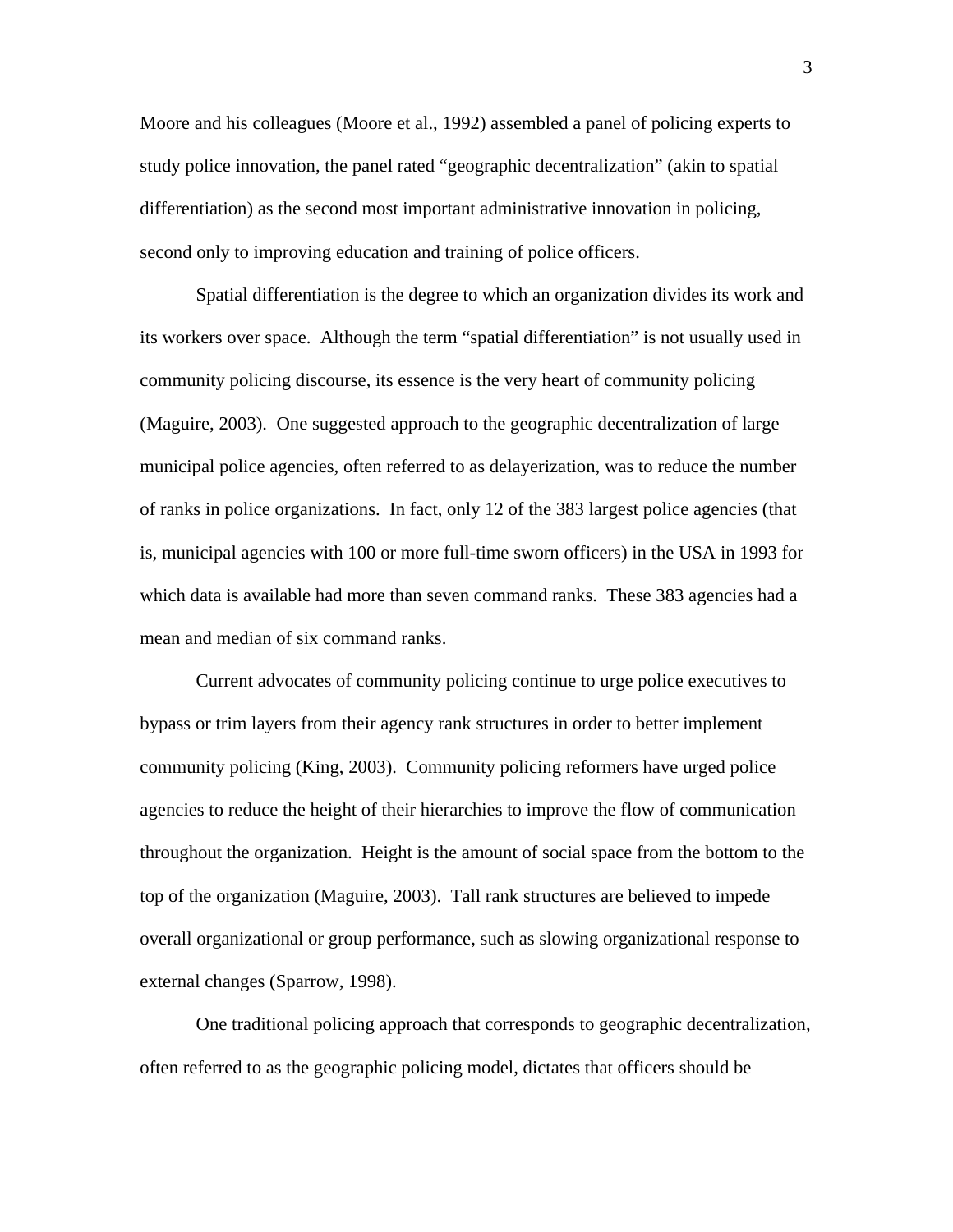assigned to specific geographic areas for extended periods of time. This type of geographic assignment is believed to allow officers opportunities to develop relationships within that segment of the community and knowledge of the area that will allow the officer to recognize problems and take effective action to address those problems. The geographic policing model appears to have greatly benefited the police in community relations. Assignments based on beats rather than shifts helped officers feel an ownership for the areas they patrolled and made them feel accountable for the area's activity (TELEMASP, 1998). Additionally the geographic policing model allows officers opportunities to incorporate the core values of their organizations into their daily operations.

The police departments with a service orientation emphasize community residents' satisfaction as a major organizational goal. Accordingly, police officers take requests for both law enforcement and order maintenance seriously (Hassell, 2003). The challenge of assigning the responsibility for a specific geographic area among officers working different shifts and days of the week suggested the need for a unified command of those officers. This need lead community-policing philosophers to suggest that all officers assigned to a specific geographic area should be placed under the supervision of a single person thereby accomplishing the geographic decentralization of field operations.

Traditionally, officers working on the same shift within several contiguous beats would be grouped together into squads assigned to a geographic district. This type of squad concept would assign a first line supervisor, usually a sergeant, to supervise each squad. If an agency's jurisdiction were large enough to require more than one squad to work on the same shift they would be assigned under a shift commander, usually a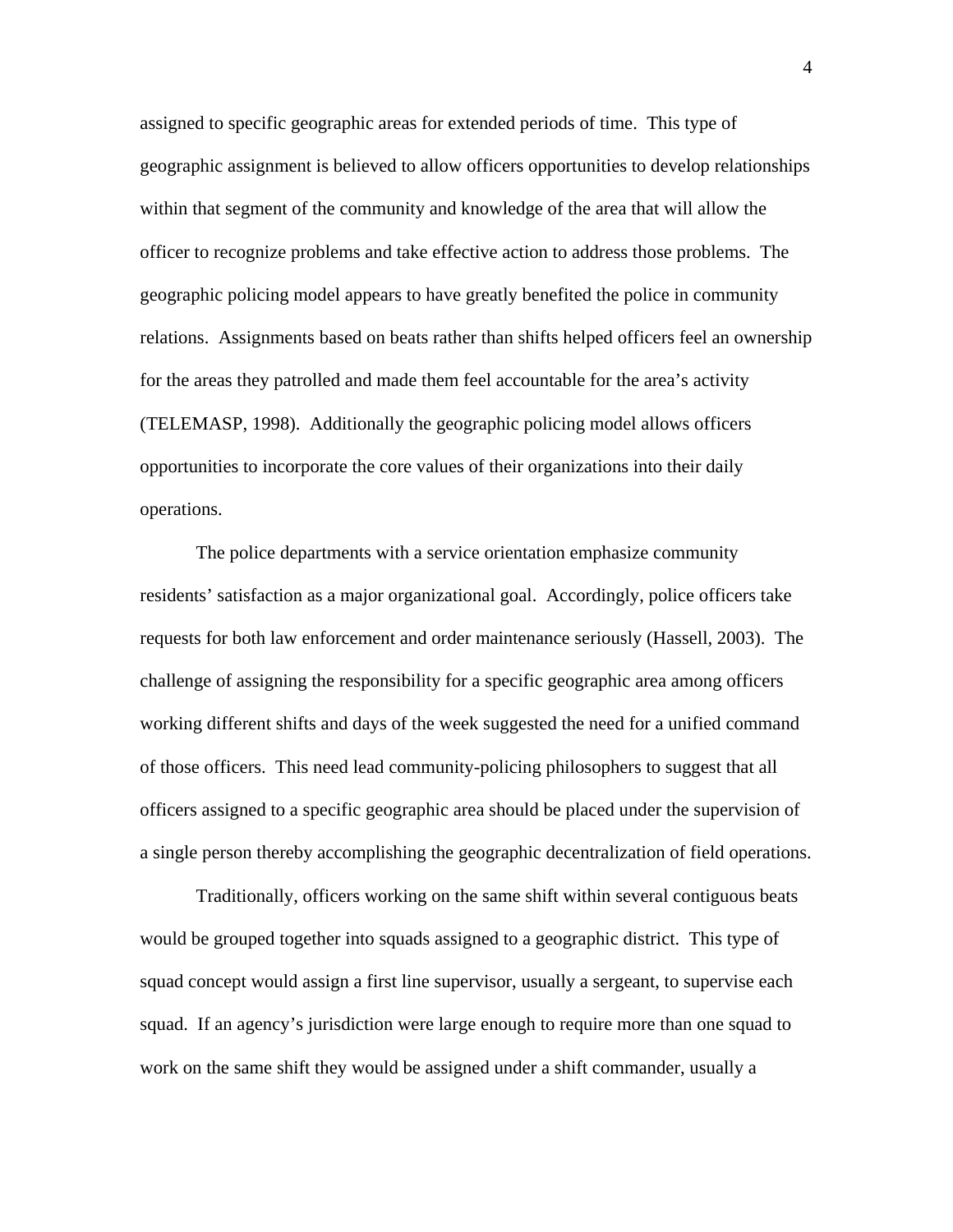lieutenant, who would oversee ongoing operations during the shift. This traditional approach is not only evident in the public sector but in the private sector as well.

Divisions with related operations are often organized in groups, headed by corporate-level executives responsible for managing synergies between divisions within their groups. Alternatively, if divisions compete for resources or capabilities, we take that as evidence of unrelated diversification. Division-level executives lead the organizations as stand-alone businesses; the corporate office typically exerts strong financial oversight but rarely intervenes in divisional affairs (Raynor & Bower, 2001). Although some agencies have jurisdictions large enough to require multiple shift commanders most agencies have smaller jurisdictions and require only a single shift commander to oversee ongoing field operations. The geographic decentralization of operational responsibility lead some to suggest the traditional shift commanders should be transformed into district commanders.

During the 1990's many agencies (i.e. the Arlington, Texas police department) moved toward geographic decentralization. In Arlington, a Lieutenant's responsibility expanded with the inception of the Geographic Policing Model. Rather than being responsible for just a shift they became responsible for a geographic area 24 hours a day. The sergeant's job duties in Arlington also changed from a shift to a geographic area. One sergeant was assigned to each of the three beats within the lieutenant's geographic area. Although the three sergeants had different shifts they were given the flexibility to switch and/or alter their shift times with one another. This allowed them to have a better knowledge of their area and an opportunity to communicate with personnel assigned to other shifts. Although sergeants were given flexibility to modify their shifts it was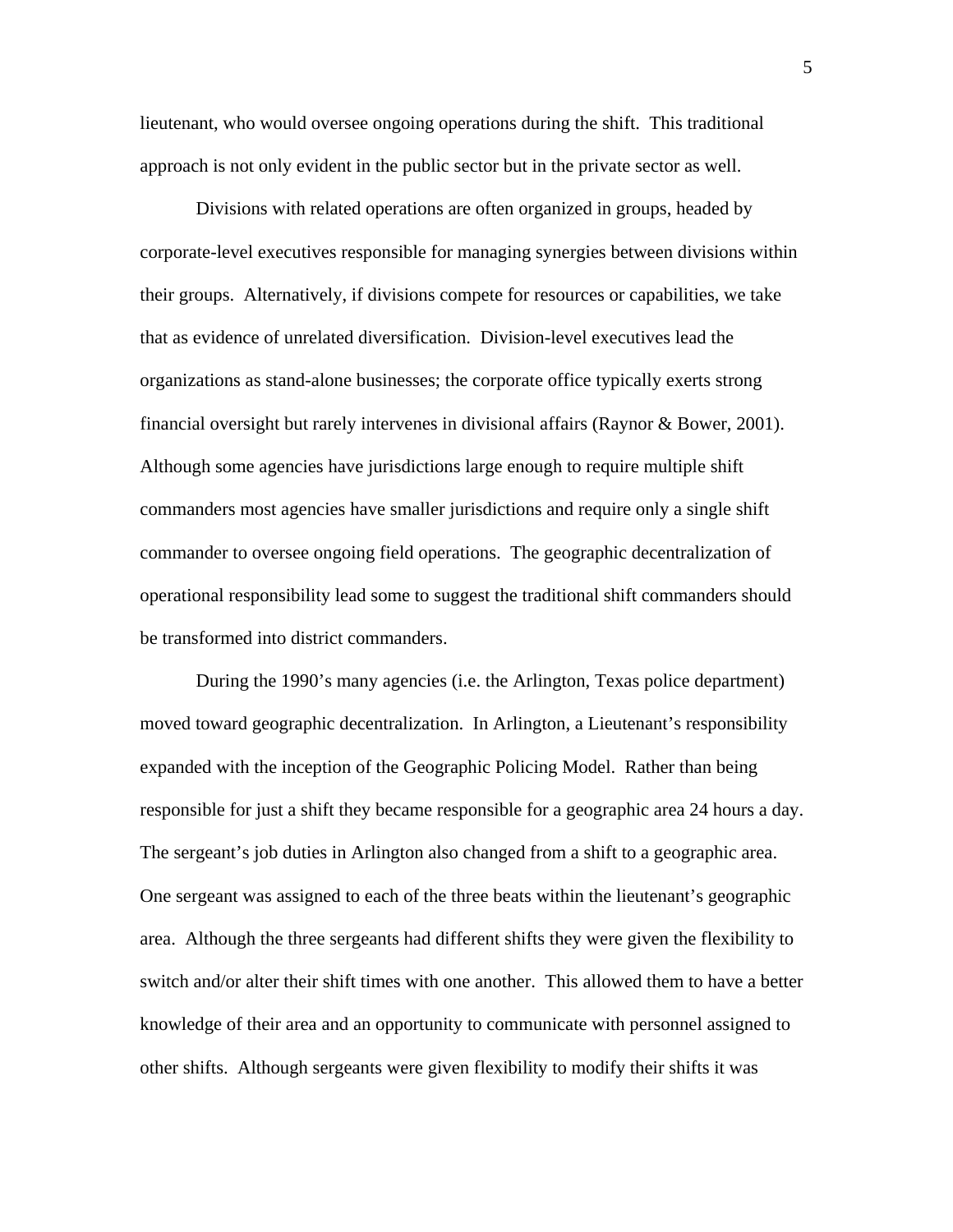difficult to maintain proper coverage because of days off and vacation time (TELEMASP, 1998).

The geographic decentralization of field command gave rise to a number of relevant issues. One such issue was the need to determine at which level of supervision the responsibility for the ongoing operations of the agency would be assigned and at what level of supervision would the geographic decentralization of command fall. In Arlington, Texas all command level personnel worked as shift commanders on a rotational basis in addition to their regular assigned duties. However Gaston County, North Carolina is perhaps a better example of the standard approach to geographic decentralization. Zone commanders, who are usually assigned to day work, depend on the corps of sergeants to manage the evenings and serve as the new "watch commanders" (Farley, 2001).

## **METHODOLGY**

The author's goal in conducting this multivariate research is to produce an answer to the research question: At which level of supervision, if any, would the geographic decentralization of field command be effective within the Waco police department. The author's purpose is to establish the value of, and need for a thorough review of the geographic decentralization of field command to facilitate the further evolution of community oriented policing. The author hypothesizes that this research will confirm that both officers and law enforcement agencies will benefit from a thorough analysis of the geographic decentralization of field command in large municipal police departments. Additionally, the author contends that this study will also affirm that as a result of the application of geographic decentralization in some agencies their field operations are less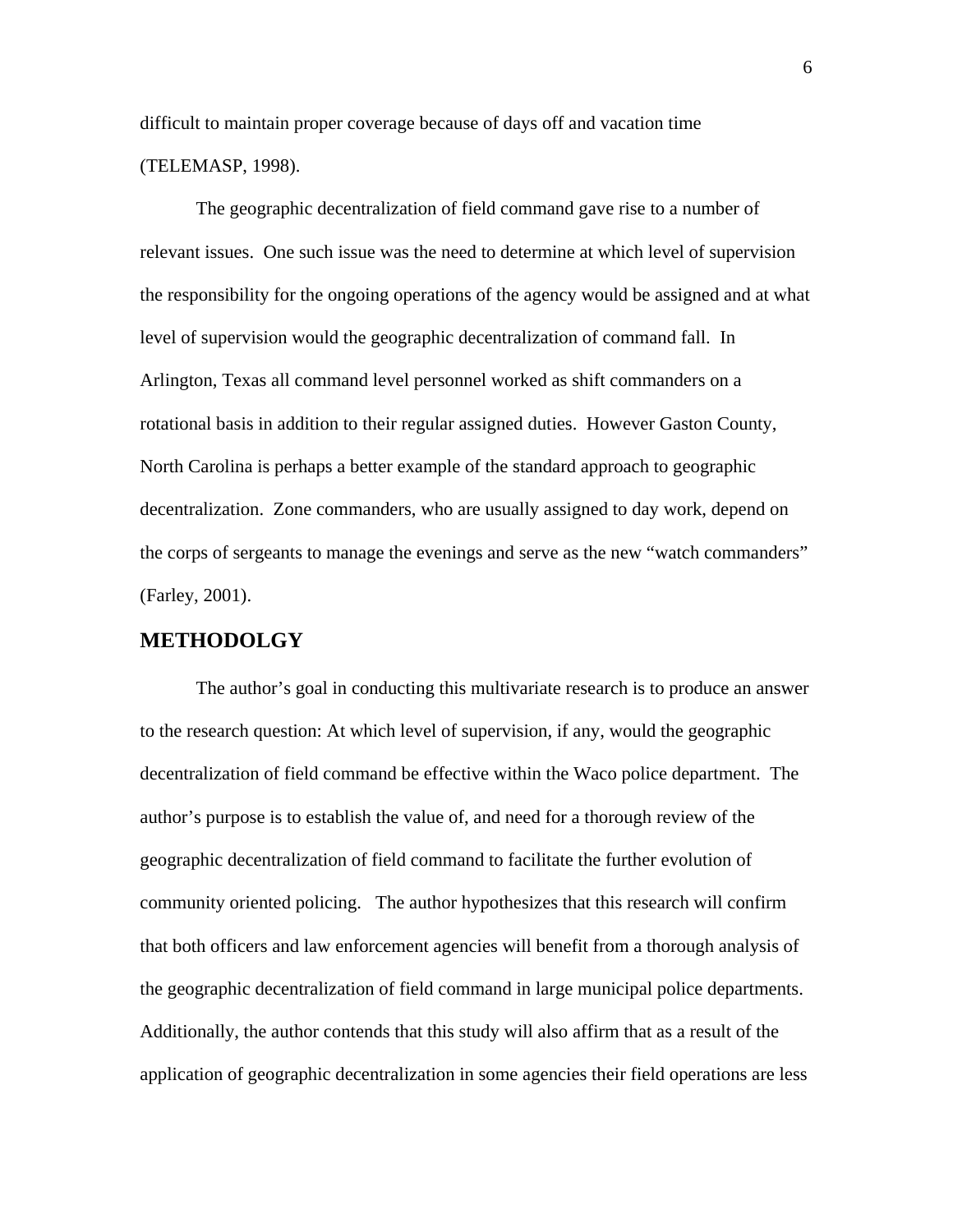effective than those agencies operating under traditional command structures. Having established these results through research, the author ultimately hopes that the rank at which the geographic decentralization of field command is practical within the Waco police department will be determined. Additionally, data from three hundred eighty-three large municipal police agencies in the United States will be analyzed to obtain statistics regarding the percentage of agencies currently employing rank structures with more than five levels of social height. The author surmises that to effectively administer the geographic decentralization of field command within the Waco police department an additional tier is needed within the rank structure of the agency.

## **FINDINGS**

Community policing advocates have aggressively encouraged police agencies to pursue geographic decentralization without regard to the height or size of the organizations. It is not clear exactly how tall an organization must be to be considered "tall", yet critics assumed nonetheless that police organizations were too tall (King, 2003). Research on the relationship between the environment and structural arrangements demonstrated that organization size is often the most important factor in shaping police organizations (Hassell, 2003). Police agencies committed to community policing often focus on problem solving in the hope of producing effective outcomes. Effective problem solving initiatives should include a thorough understanding of organizational structure and how it impacts the achievement of organizational goals.

Organizational structure is the formal apparatus through which organizations accomplish two core activities: the division of labor and the coordination of work (Maguire, 2003). Proponents of geographic decentralization have focused on the division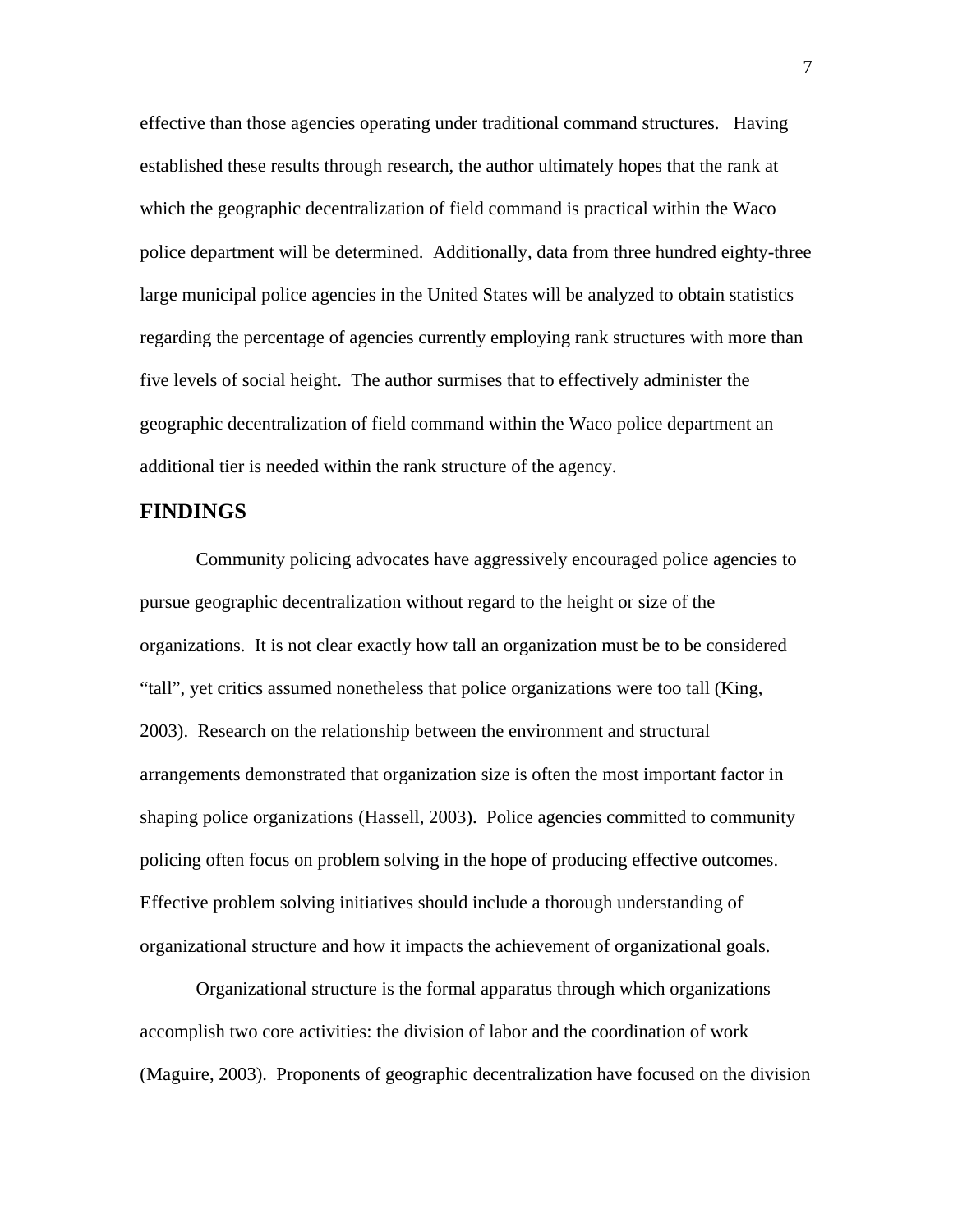of labor component of organizational structure. The traditional police organizational structure has been viewed as an impediment to adopting innovations and producing effective outcomes. However, experts in organizational structure offer counter points to that belief when large or tall organizations are discussed.

Communication appears to be impeded by rank structure in smaller groups but is unaffected by rank structure in larger groups, as evident with group effectiveness. Overall, police rank structure shares a very modest relationship with the adoption of innovations, with taller police agencies showing a greater likelihood to have management oriented administrative innovations. There is no evidence, however, that taller police agencies are less innovative. Further, rank structure shared no relationship with a department's adoption of community policing. Conversely, students of police organizations have noted two possible benefits of tall rank structure: increased coordination and control, and greater rewards for police employees. It appears that rank structure impedes the performance of small groups (of roughly less than five members). In larger groups (roughly ten or more members) rank structure either improves performance or has no effect (King, 2003).

The impact geographic decentralization has had on the second component of organizational structure, the coordination of work, has not received the depth of analysis this issue needs. Agencies considering geographic decentralization must determine, among other issues, how effective they can reasonably expect their first line supervisors to be while operating autonomously. Under geographic decentralization first line supervisors are left with the task of balancing the real time problem solving duties of their districts with the operational responsibilities of their shifts. This can result in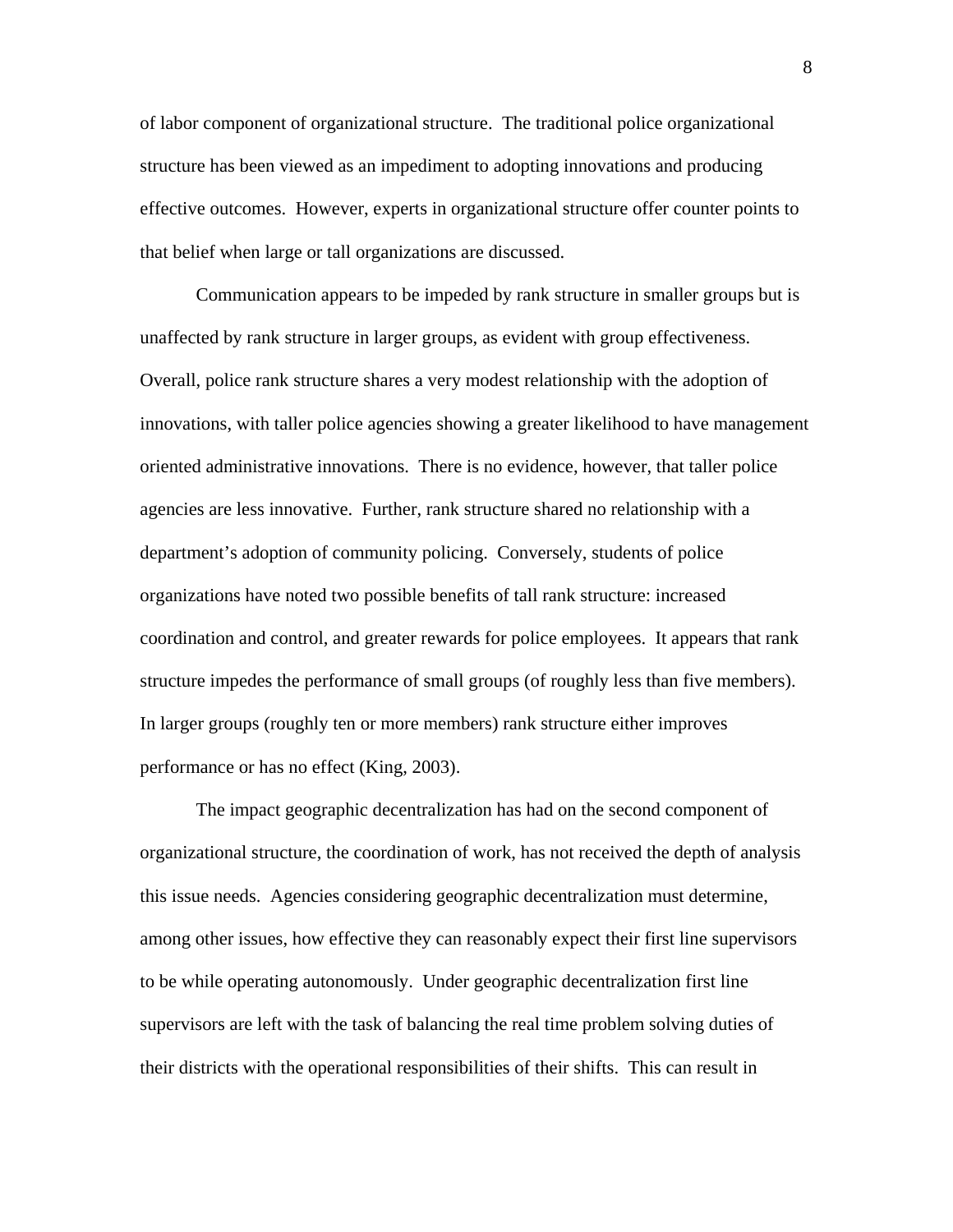conflict between first line supervisors from different districts, who are working on the same shifts, to provide effective service to the portions of the city they are tasked with serving*.* 

In Gaston county one problem with the ownership of a zone was the "disownership" of the other two zones. This problem has been singularly addressed through specific and direct orders from the chief. Manpower and resources are both so limited that zone boundaries cannot become obstacles to sharing and cooperation. The zones and officers assigned to different zones, still rely upon one another (Farley, 2001).

An endemic issue in encouraging and promoting proactive methods was managing the number of calls for service (TELEMASP, 1998). The potential for this type of conflict between supervisors from different districts will exist within any police agency operating under a geographic decentralization of command responsibility. Private sector organizations have also experienced the effects of diverging concerns competing for limited resources. In creating strategic flexibility, a corporate office must balance the immediate need for divisional autonomy with the potential need for future cooperation. Without this balance, divisions may act in ways that advance their current competitiveness but undermine opportunities to collaborate in the future (Raynor  $\&$ Bower, 2001).

Many agencies that have embraced the geographic decentralization philosophy have determined there is still a need for on duty command personnel. To meet the need for on-duty command personnel some of those agencies developed a watch commander system by which various members of the agencies command staff rotate through a watch commander assignment. This type of watch command duty is virtually identical to that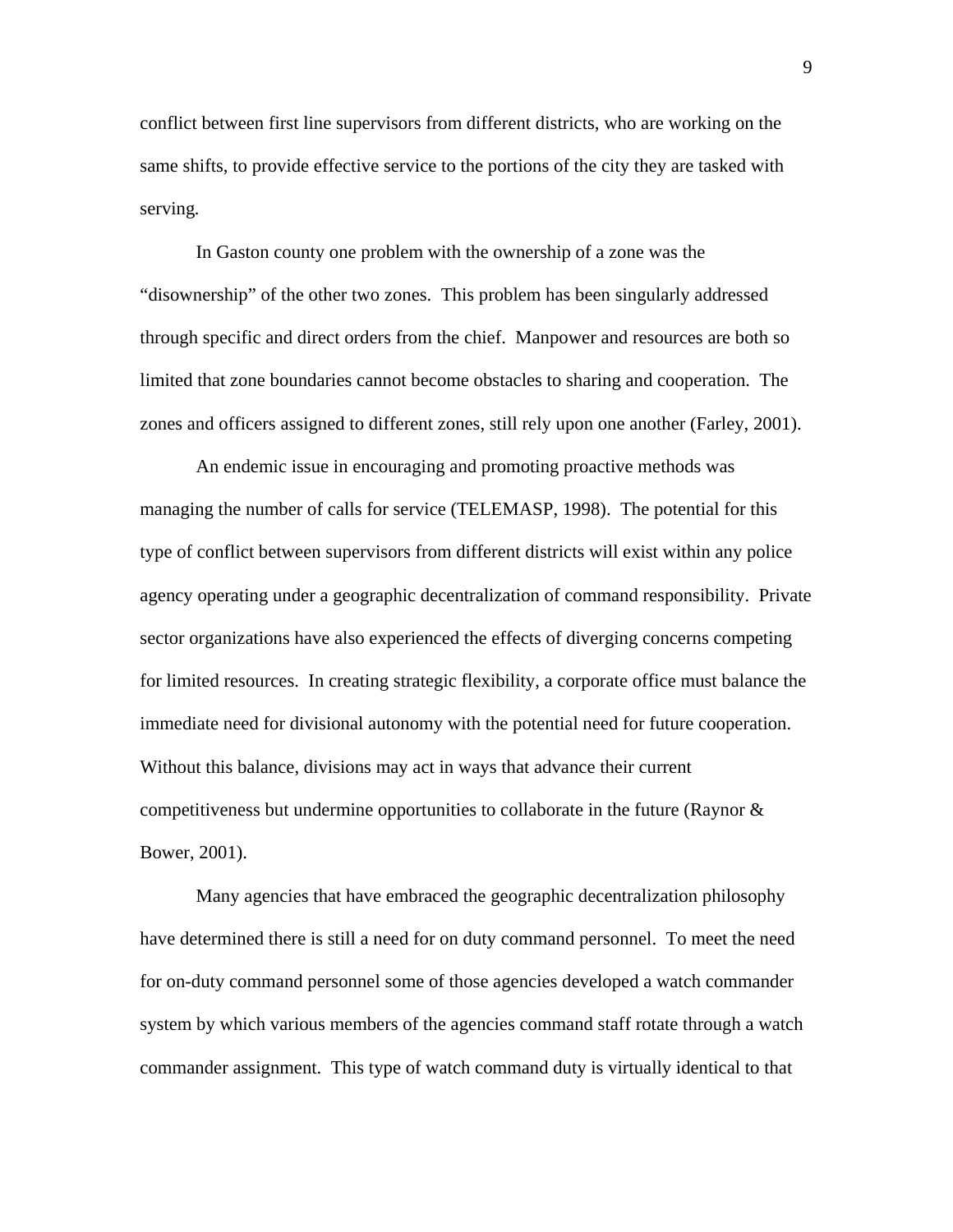of the traditional shift commander whose primary responsibility was to ensure the effective coordination of work. In an agency operating under a geographic decentralization of command officers often receive direction from first line supervisors assigned to different districts that is contradictory to the direction given by their own chain of command. In the absence of on-duty commanders first line supervisors in these agencies are left to facilitate operational matters based on their understanding or interpretation of the directives given them by the district commanders under whose command they are assigned even when overseeing operations in other districts.

Focusing on the division of labor rather than the coordination of work does not facilitate the most effective utilization of resources. The concept that random patrol does not deter crime is widely understood within the law enforcement community. However, known crime trends can and do lead to not only the deterrence of further crime but also to the apprehension of criminals themselves. As a result of the Kansas City Preventive Patrol Experiment and other studies, many believe that police efforts do not reduce crime. However, it has recently been proven that focused police efforts can make a difference (Hoover 1998). These focused police efforts are termed crime-specific strategies. A method used by many is to focus on neighborhoods. It is thought by using crime specific strategies and focusing on quality of life issues, the police can reduce crime (TELEMASP, 1998).

The premise that there is an ongoing need for on duty shift or watch commanders indicates that agencies must continue to consider where the geographic decentralization of command responsibility should fall within their command structure. If the creation of district command positions still necessitates watch commanders or the appointment of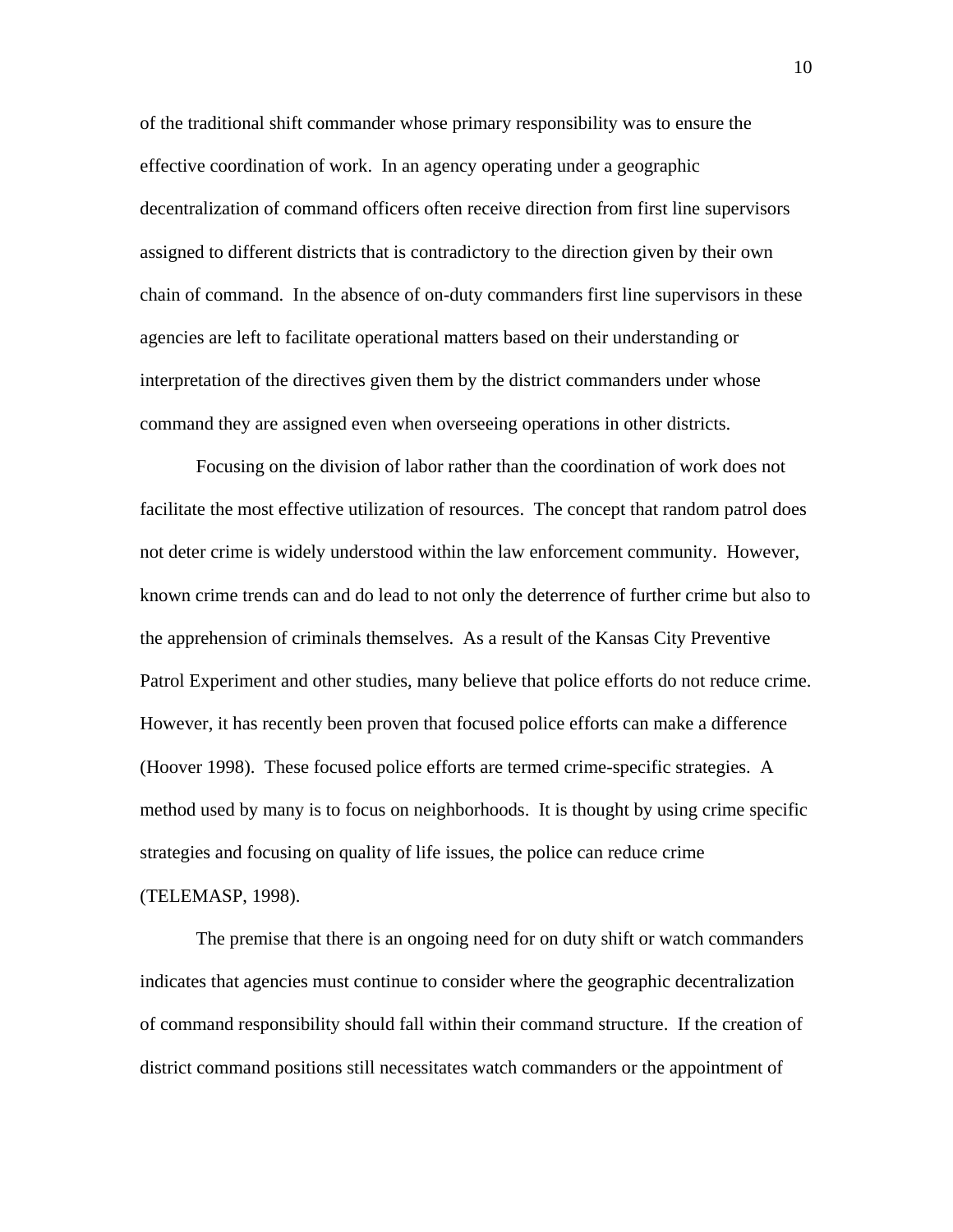first line supervisors to assume acting shift commander duties then logically the geographic decentralization of command should occur, if at all, at a higher level within the agencies command structure. Raynor and Bower (2001) view the decentralization and devolution movement of the 1990s as so strong that it has become the conventional wisdom. They recommend a strategy of managing divisions dynamically while still "leading from the center" (Maguire, 2003).

An irony of the geographic decentralization organizational structure is that by unifying the command of officers and first line supervisors working a specific geographic area under the command of a single person a complex command structure is created. First line supervisors seeking guidance from their district commanders often must wait days before receiving any feedback they request and likewise commanders requesting information from first line supervisors will frequently not receive the needed response for an unreasonable period of time. It is generally thought that higher levels of complexity within an organization lead to greater needs for control. The confirmatory factor analysis of structural complexity empirically supports Maguire's (1997a) contention that complexity is not unidimensional and should not be treated as such. Although locating decision-making authority for the majority of issues in higher levels of the command structure helps to maintain control, it is difficult to implement from a practical standpoint when the organization is complex (Wilson 2003).

Empowered district commanders can guide the first line supervisors they oversee to carry out tasks or attempt to address issues occurring in their district during that supervisors assigned work shift. However, the fluid nature of law enforcement agencies daily operations frequently precludes the execution of the directives given by district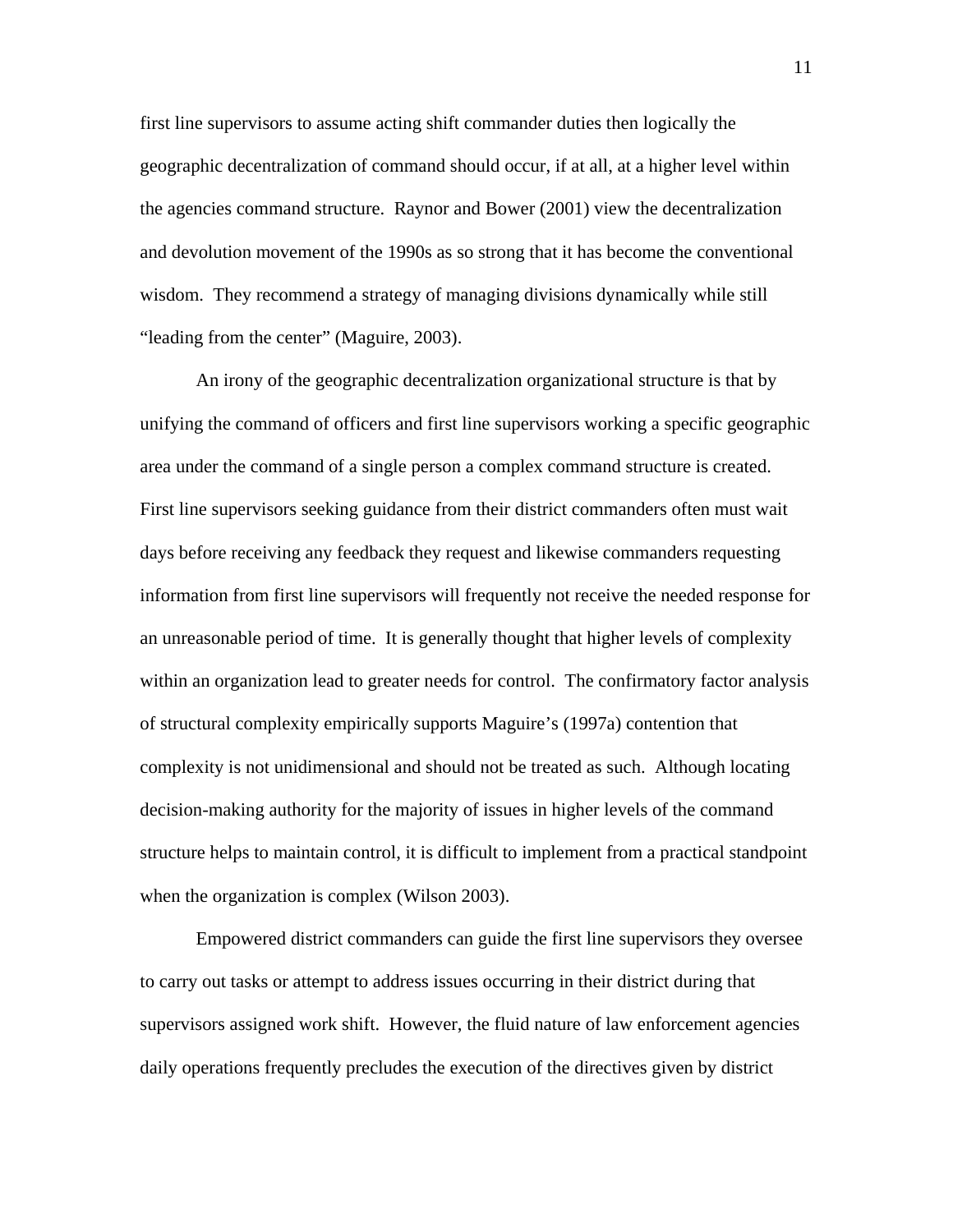commanders. A district commander cannot effectively oversee the one hundred and sixty eight hours of field operations for which they are responsible on a weekly basis. If future integration is to remain a possibility, the corporate office must impose strategic constraints, lest complete independence lead to the pursuit of division-level strategies that undermine possible future synergies (Raynor & Bower, 2001).

#### **CONCLUSIONS**

The heart of community policing lies in the very roots of modern civilization. Town criers watched for problems and summoned to their aide the community resources needed to address that problem. Early police organizations were structured to effectively divide and coordinate the work to be done in responding to community problems. The cry for geographic decentralization may not be a call to arms for a policing rebellion but it is a subtle indictment of almost two hundred years of police procedure that was based in its inception not on tradition but rather on the effective model of military leadership. While the militarization of policing may seem antithetical to the "quiet revolution" known as community-oriented policing or problem oriented policing (Kelling, 1988), one must bear in mind that a fundamental element inherent in crime control ideology is a strong component of military pro-activity. The contemporary political trend reflects the notion that ideology guides politics, politics guide policy, and policy funds police activities (Falcone, 2002).

The primary resource of any organization is the people of whom the organization consists and to facilitate their most effective productivity leadership must have an adequate presence. While it is trendy, faddish and appealing to the popular culture to have high-tech equipment (as it stands as a reflection of organizational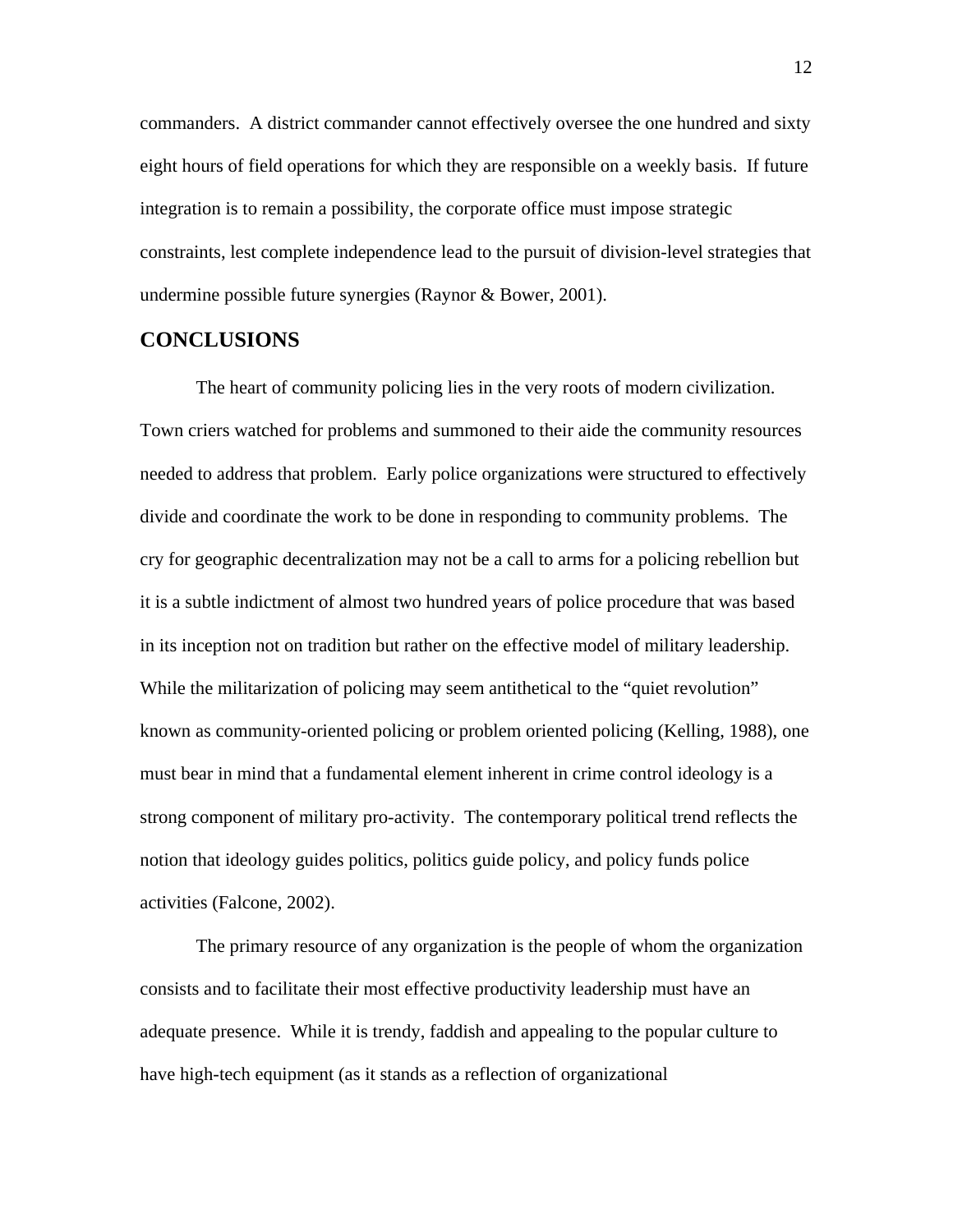professionalization) sophisticated equipment is no match for what people committed to a community can accomplish when working together (Falcone, 2002). Electronic communications from district commanders do not instill confidence in police officers or provide adequate support for first line supervisors. In both the private and public sectors coordination of work requires an intuitive knowledge of the operations being conducted. Any framework for thinking about corporate strategy is built on an understanding of how divisions interact with one another and how they interact with the corporate office. If divisions share valuable resources or capabilities, we take it as evidence of a strategy of related diversification. In such cases, the relationship between headquarters and divisions is structured to facilitate interdivisional cooperation (Raynor & Bower, 2001).

Organizational structures based on the division of labor, such as those operating through geographic decentralization, are primarily concerned with operational efficiency. Organizational structures focused on the coordination of work, as well as core community-policing concepts, are primarily concerned with operational effectiveness. Changes in the formal structure of police organizations constitute only one part of the community policing movement. For some commentators, structural changes are the most important part of community policing, while for others such changes represent mere tinkering (Maguire, 2003).

By placing the bulk of operational responsibility on first line supervisors geographic decentralization has the effect of delayerizing agencies rank structure. Police executives should not blindly delayerize their rank structure. There is scant evidence that short rank structures are better. Police executives who wish to delayerize their departments should first identify what exactly they hope to accomplish by such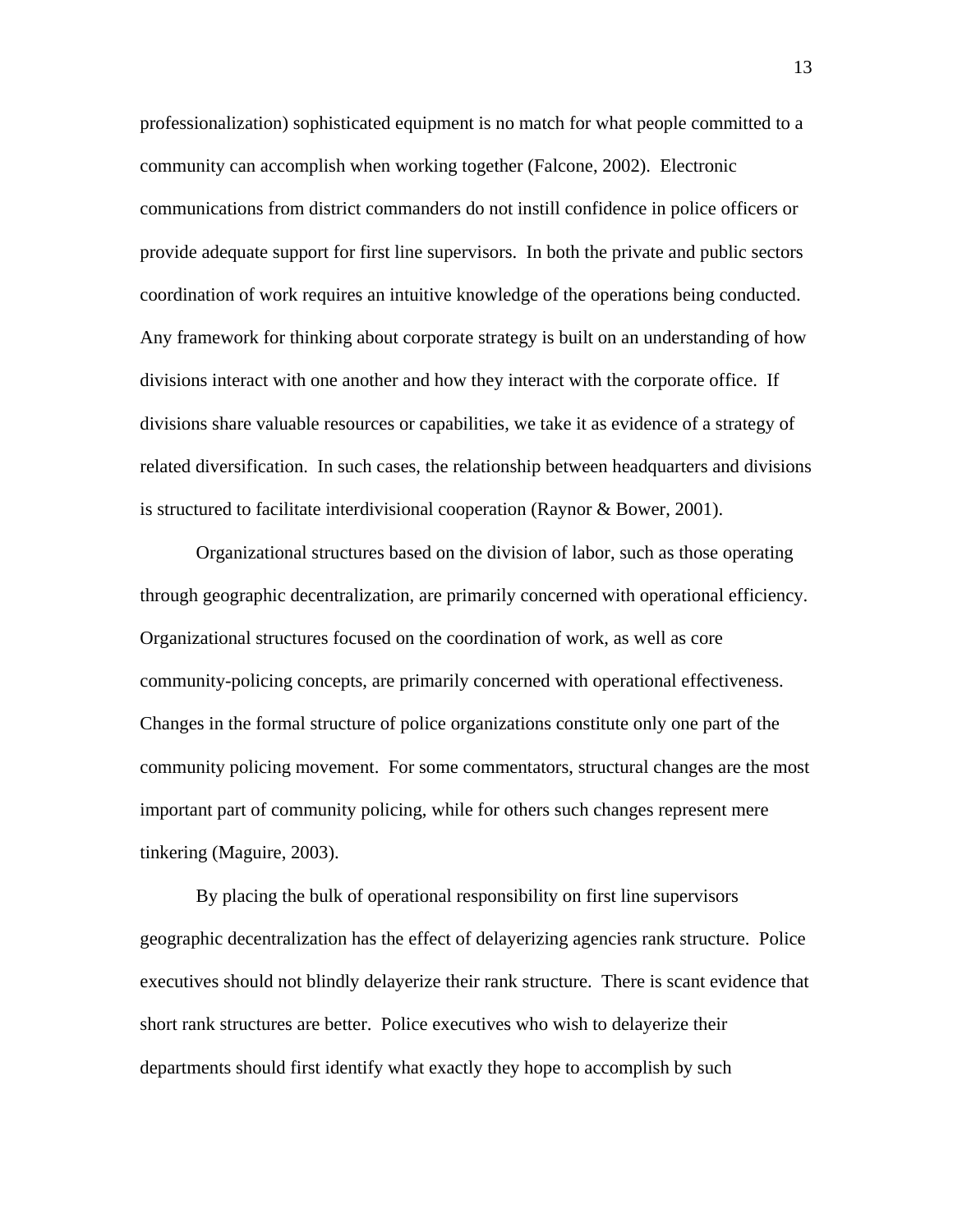delayerizing and should consider alternatives. For example, community policing and problem solving by line officers is probably better achieved by pushing discretion "down" to the line staff (that is, by decentralizing decision making) instead of delayerizing rank structure (King, 2003).

"Delayerization" by geographic decentralization, whether intentional or inadvertent, creates a cross cutting cleavage regarding core community policing values. "Delayerizing" command ranks may not be the panacea some hope it is. The critics of police rank structure have been numerous and vocal. Chanting the mantra that police organizations should delayerize does not make it the proper thing to do. The time is ripe to test these assertions and fully explore the hierarchical nature of police organizations. Until we learn more about the authority hierarchy in police organizations, we should be careful about trying to bend the granite of rank structure (King, 2003).

The private sector provides an interesting corollary. Especially in large, complex, diversified companies, the prescription is "more decentralization"- at the limit, an almost complete devolution of decision of decision-making authority to the operating divisions and those people closest to emerging technologies, competitors, and customers. This point of view has been espoused so often and with such conviction that one might even refer to it as the conventional wisdom. Like most conventional wisdom, however, this approach does not always serve us well. We have found that responding effectively in uncertain markets often requires more- not less- direction from the center (Raynor  $\&$ Bower, 2001).

Effective application of community policing philosophy to real time operations requires clear and present leadership not unreasonably complex and covert oversight.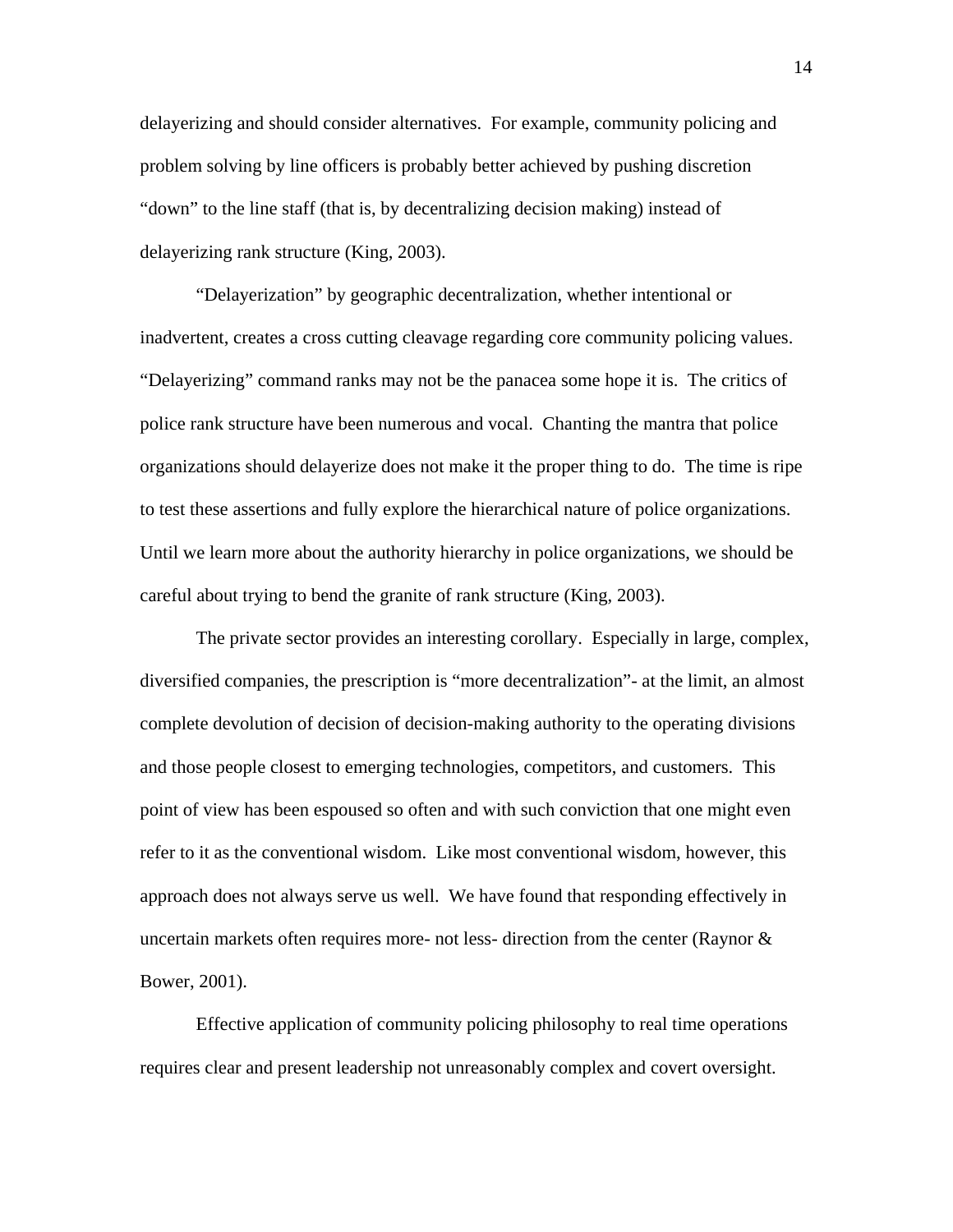According to Daft (2001), the organizational hierarchy is a linkage that coordinates the top and bottom of an organization. Therefore, while hierarchical differentiation adds complexity to an organization, it may also help to coordinate tasks (Wilson, 2003). The determination by many agencies to develop or maintain watch command structures serves as evidence supporting this argument.

Geographic decentralization creates complex command structures primarily because communication between first line supervisors and commanders are frequently inefficient and ineffective. Langworthy (1986) and Maguire (1997a) used the number of day beats, night beats, and precinct stations to indicate spatial differentiation. These types of factor analytic measurement techniques represent a significant advancement in the study of police organizations. Maguire (1997a) advised that differentiation among the various dimensions reduces centralizations because relegating decisions to higher levels of the organization when the structure is complex is very inefficient. Organizations that are more complex reduce centralization but enhance coordination and control through formalization and administration. Based on data pertaining to the 432 largest, municipal police organizations he found no support for a relationship between structural complexity and control (Wilson, 2003).

 Formalization and administration fail when operations are fluid and demand real time responses. These competing influences may explain why there is not a statistically significant relationship between spatial differentiation and structural control (Wilson, 2003). It seems that police organizations that are more differentiated geographically would require greater coordination efforts. On the other hand, it is also proposed that "organic" organizations are generally more informal and adaptive (Burns and Stalker,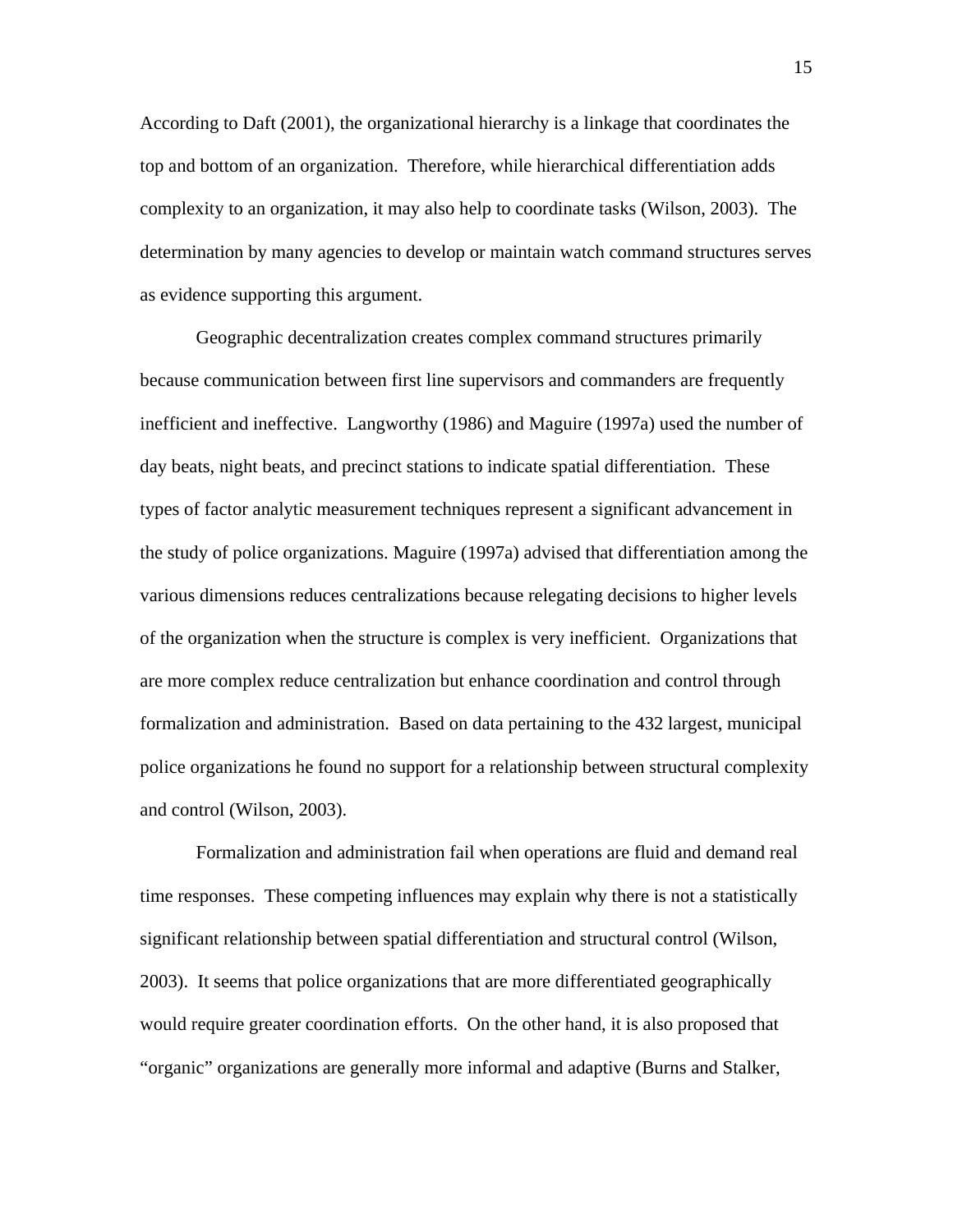1961). In sum, we cannot clearly conclude from prior research how rank structure affects organizations. It appears, however, that rank structure is not the bogeyman it has been made out to be (King, 2003).

A final analysis of geographic decentralization must emphasize a few key components. Centralization is concerned with the dispersion of authority to make decisions within the organization, not geographic dispersion (Maguire, 2003). A review of these contentions finds little reason to believe that tall rank structures are either beneficial or detrimental (King, 2003). Developing effective responses to problems does not mandate a community be divided geographically so data can be grouped together to identify problems but rather the problems within a community may be more aptly identified when data is grouped within a specific time frame.

The effective management of resources requires a real time response based on recent data that has been analyzed and then balanced with the immediate requirements of patrol operations. The premise that problem-solving initiatives are a tool and not the sole aspect of modern police service should be remembered. The negative impact on a citizen victimized by crime must not be unduly compounded by an organizations operational scheme. The needs of citizens calling for service in one geographic district should not have less value than a problem solving initiative taking place in another district at the same time.

The presence of watch commanders would facilitate the balancing of the real time problem solving needs with operational responsibilities. Command personnel have the understanding and authority needed to achieve this type of balance. Commanders can effectively manage the resources available during a specific period of time utilizing the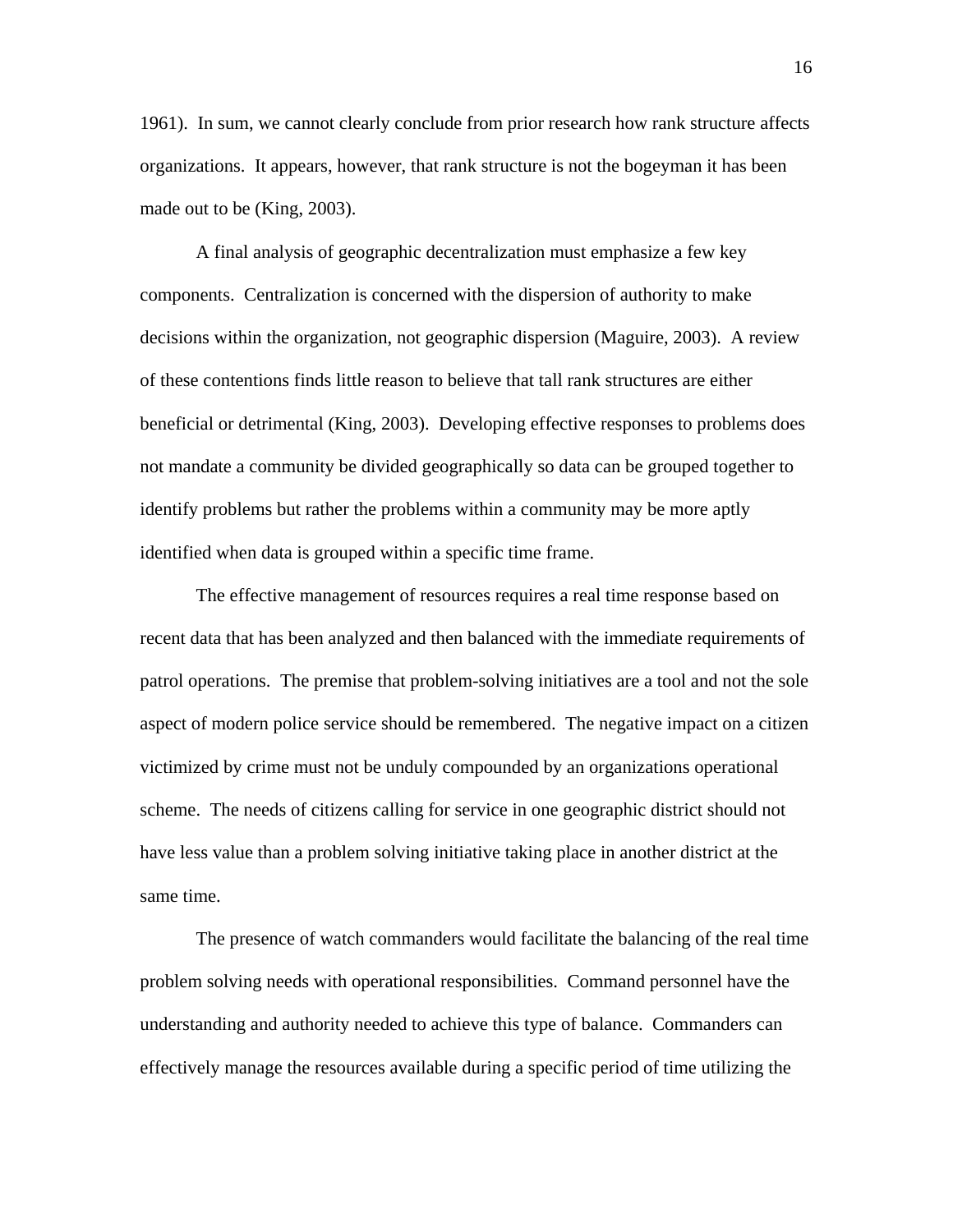best information available while considering the current need for response. Communities should be viewed, as whole bodies with varying needs at different times of day.

Traditional command structures based on operational shifts rather than districts via geographic decentralization allow continuity of operations while still providing a flexible framework to lead from the center as in successful corporations. The use of strategic constraints should not be confused with routine intervention by a corporate office. To create strategic flexibility, divisions must still enjoy considerable operational autonomy and remain competitive as stand-alone businesses. The companies that will benefit most from a dynamic approach to corporate strategy are those operating in highly uncertain competitive environments in which, despite the uncertainty, the needs to make significant portfolio-level investments remains. But many well-managed and respected diversified corporations will continue to conform to traditional approaches for the simple reason that they remain entirely appropriate (Raynor & Bower, 2001).

Advocates of geographic decentralization have discovered opposition by policing academics and practitioners who have given the concept a thorough analysis over the last decade. Future criticisms of police rank structure should be more circumspect about the reality of police rank structure. It is important to note that advocates of police bureaucratization, such as O.W. Wilson, did not contend that police agencies should have tall rank structures. Rather, police agencies were advised to create rank structures and spans of controls appropriate for the task at hand (King, 2003).

 The Waco Police department has only four command ranks as compared to other large municipal police agencies in the United States, which have mean and median of six command ranks. If problem oriented community policing is to ultimately succeed in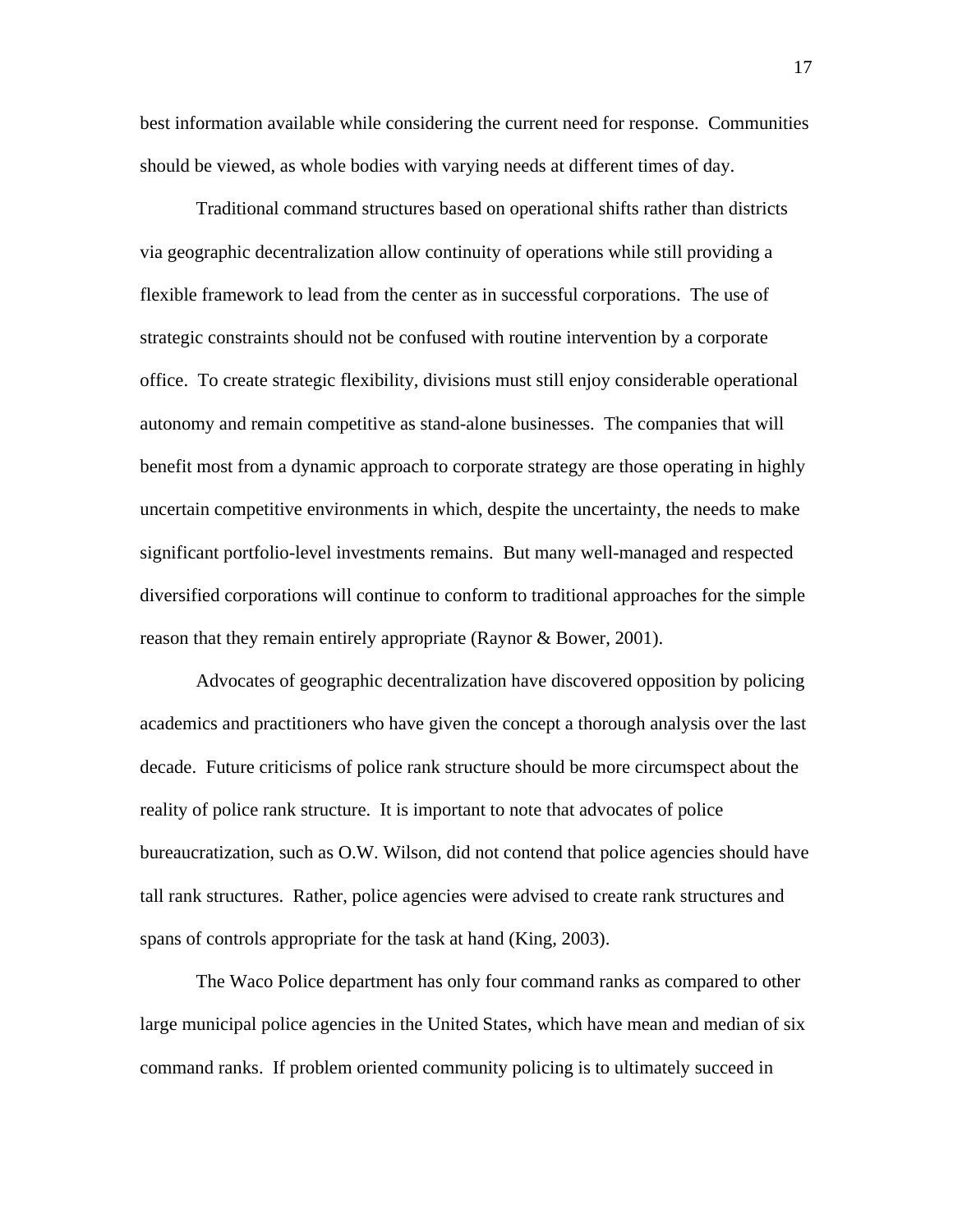Waco an additional tier in the police departments rank structure should be added. The addition of one rank would allow a return to a traditional watch command structure while assigning geographic responsibility, the task at hand, to the new higher-ranking position. Perhaps the most apt summation regarding the continuing evolution of community policing was made by Maguire (2003) when he wrote, "Much more remains to be done".